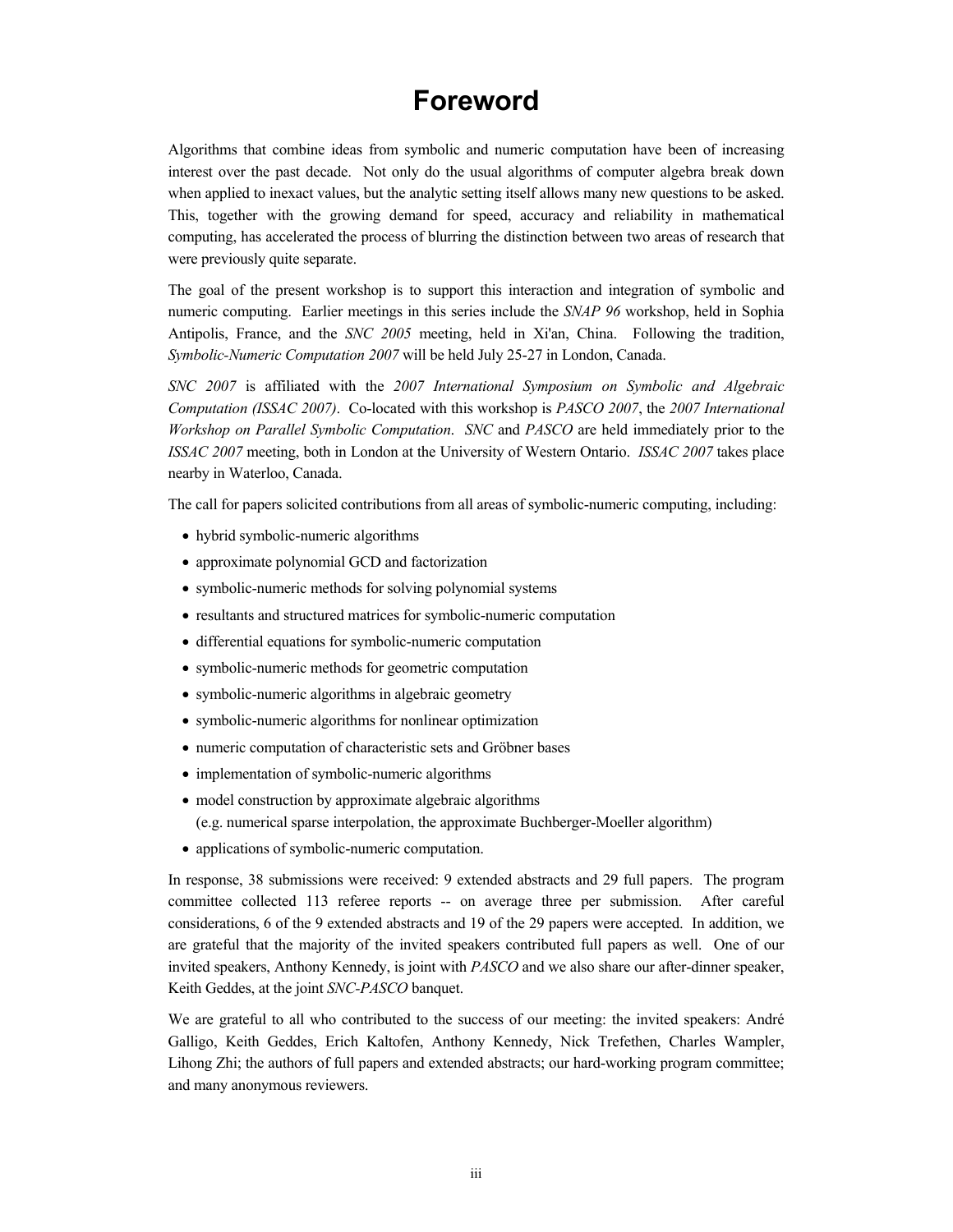Finally, we wish to thank those organizations that provided support for the workshop:

- The Fields Institute for Research in Mathematical Sciences
- The MITACS Network of Centres of Excellence
- The Natural Sciences and Engineering Research Council of Canada
- The University of Western Ontario: Research Western, Faculty of Science, Department of Computer Science
- The Ontario Research Centre for Computer Algebra
- Maplesoft
- *SHARCNET*

Without this support, the meeting would not have been possible.

**Stephen M. Watt**  *SNC'07 General Chair University of Western Ontario* **Jan Verschelde**

*SNC'07 Program Chair University of Illinois at Chicago*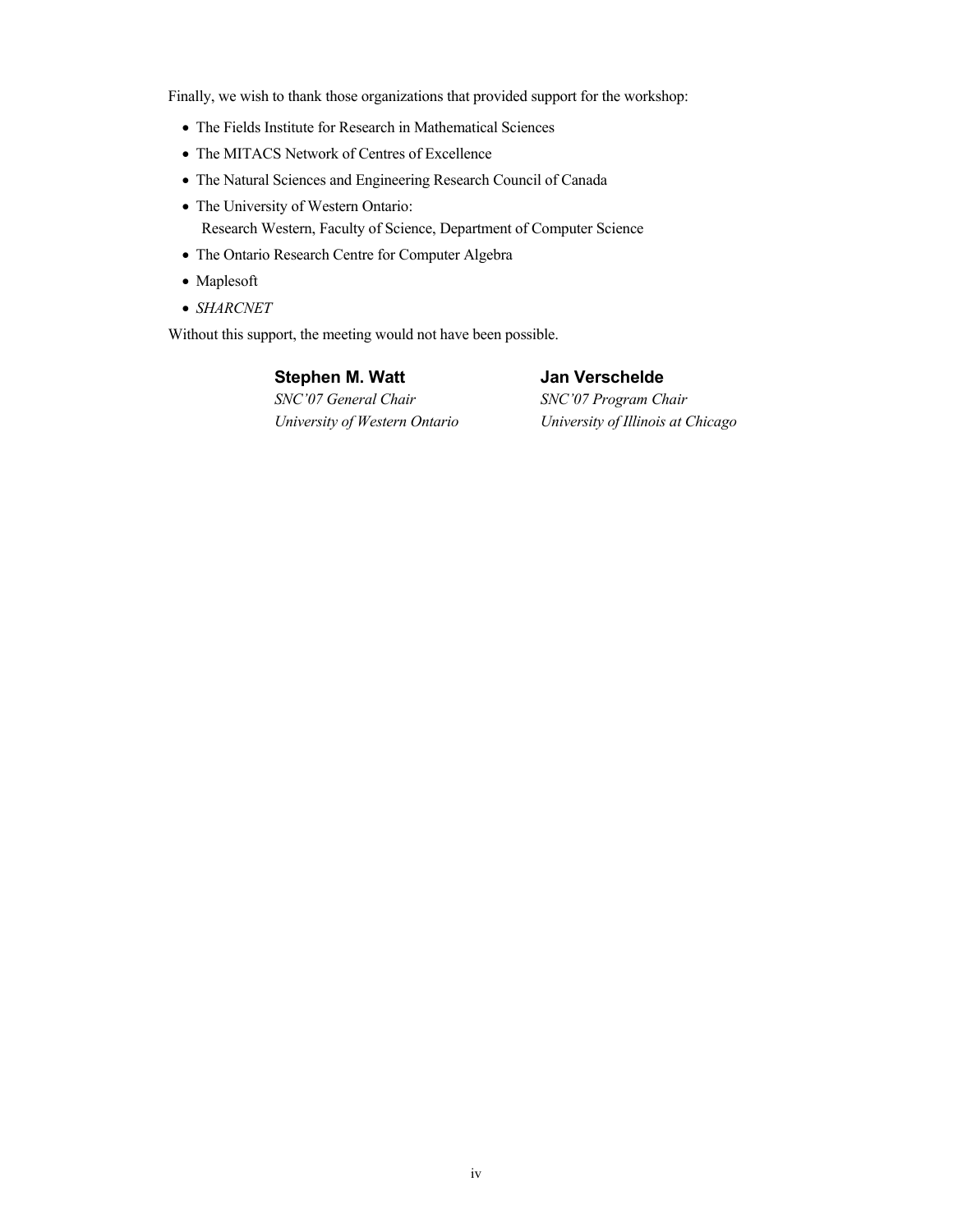## **SNC 2007 Organization**

| <b>General Chair:</b>            | Stephen M. Watt (University of Western Ontario, Canada)                                                                                                                                                                                                                                                                                                                                                                                                                                                                                                                                                                                                                                                                      |
|----------------------------------|------------------------------------------------------------------------------------------------------------------------------------------------------------------------------------------------------------------------------------------------------------------------------------------------------------------------------------------------------------------------------------------------------------------------------------------------------------------------------------------------------------------------------------------------------------------------------------------------------------------------------------------------------------------------------------------------------------------------------|
| Program Chair:                   | Jan Verschelde (University of Chicago at Illinois, USA)                                                                                                                                                                                                                                                                                                                                                                                                                                                                                                                                                                                                                                                                      |
| <b>Proceedings Editors:</b>      | Jan Verschelde (University of Chicago at Illinois, USA)<br>Stephen M. Watt (University of Western Ontario, Canada)                                                                                                                                                                                                                                                                                                                                                                                                                                                                                                                                                                                                           |
| <b>Local Arrangements Chair:</b> | Oleg Golubitsky (University of Western Ontario, Canada)                                                                                                                                                                                                                                                                                                                                                                                                                                                                                                                                                                                                                                                                      |
| <b>Web Site:</b>                 | François Lemaire (Laboratoire d'Informatique Fondamentale de Lille, France)                                                                                                                                                                                                                                                                                                                                                                                                                                                                                                                                                                                                                                                  |
| <b>Administration:</b>           | Meg Borthwick (University of Western Ontario, Canada)                                                                                                                                                                                                                                                                                                                                                                                                                                                                                                                                                                                                                                                                        |
| <b>Steering Committee:</b>       | Dario Bini (Università di Pisa, Italy)<br>James Demmel (University of California Berkeley, USA)<br>Erich Kaltofen (North Carolina State University, USA)<br>Bernard Mourrain (INRIA Sophia Antipolis, France)<br>Tateaki Sasaki (University of Tsukuba, Japan)<br>Dongming Wang (Beihang University, China and UPMC-CNRS, France)<br>Stephen M. Watt (Chair) (University of Western Ontario, Canada)<br>Lihong Zhi (MMRC, Chinese Academy of Sciences, China)                                                                                                                                                                                                                                                                |
| <b>Program Committee:</b>        | Dario Bini (Università di Pisa, Italy)<br>Robert Corless (University of Western Ontario, Canada)<br>James Demmel (University of California Berkeley, USA)<br>Ioannis Emiris (University of Athens, Greece)<br>Marc Moreno Maza (University of Western Ontario, Canada)<br>Bernard Mourrain (INRIA Sophia Antipolis, France)<br>Victor Pan (Lehman College CUNY, USA)<br>Greg Reid (University of Western Ontario, Canada)<br>Tateaki Sasaki (University of Tsukuba, Japan)<br>Andrew Sommese (University of Notre Dame, USA)<br>Jan Verschelde (Chair) (University of Illinois at Chicago, USA)<br>Dongming Wang (Beihang University, China and UPMC-CNRS, France)<br>Zhonggang Zeng (Northeastern Illinois University, USA) |